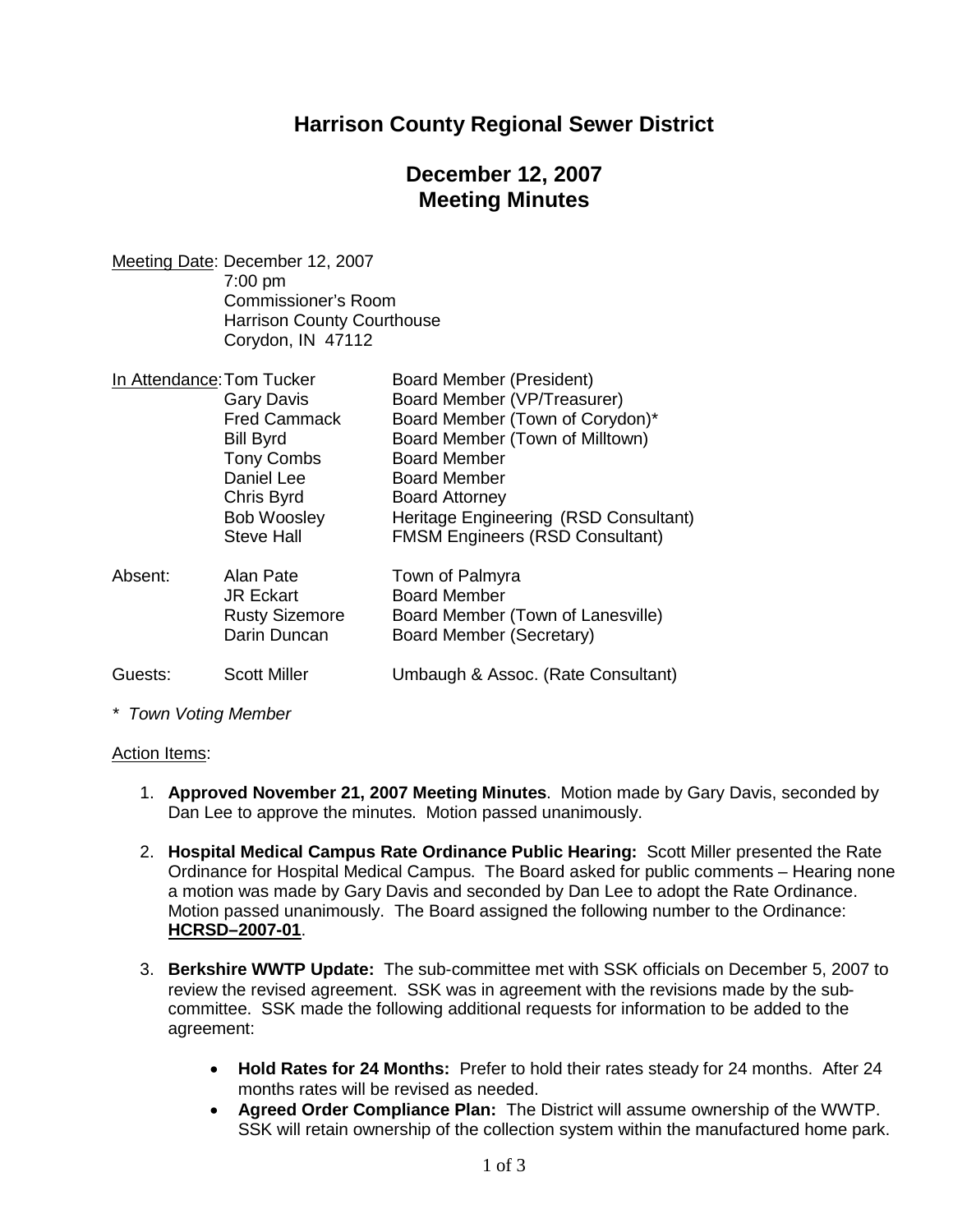SSK will be responsible for compliance items 1 (removal of inflow and infiltration from collection system) and 3 (closure of lagoon). The District will be responsible for item 2 (installation of equalization tank). Attached to these minutes is a copy of the compliance plan.

 **Costs:** SSK prefers to write a check in the amount of agreed upon improvements and turn the system over to the District.

The Board discussed in length the draft agreement and SSK's requests. Board members made the following comments:

- Bill Byrd voiced his concern of having one agreement for both parties (IMHC and R64). IMHC is the owner of the manufactured home park. R64 is the owner of the undeveloped single family lots tract. Bill feels that there should be two separate agreements, one for each entity. Chris Byrd stated that he felt one agreement, as it is currently written, is fine and protects the District. Chris Byrd stated that one agreement ensures that both entities are agreeing to the same rules. Bill Byrd stated that he is not supportive of the agreement as written, he is supportive of individual agreements not a combined agreement.
- Tom Tucker requested that we add language that requires a flow meter to be installed to track the flow entering the plant from the manufactured home park.
- Board members agreed that payment in full for agreed upon improvements is required up front. The District is not interested in a payment plan.
- The Board requested that Bob Woosley contact Capital Engineering to obtain their opinion on operating costs for the facility. This information will be compared to what SSK is showing as being their current operating costs.

Bob Woosley shall revise the agreement and send out to all members, including SSK, to gain final comments. The agreement will be reviewed again at the next Board meeting.

- 4. **Invoices:** Approved the following invoices:
	- Heritage/FMSM Inv. No. 7 New Salisbury Project Budget: \$1,080. Motion made by Gary Davis, seconded by Dan Lee to approve the invoice. Motion passed unanimously.
	- Heritage/FMSM Inv. No. 20 2007 Budget: \$4,787. Motion made by Gary Davis, seconded by Tony Combs to approve the invoice. Motion passed unanimously.
	- Umbaugh Invoice Rate Consultant Services: \$6,700. Motion made by Fred Cammack, seconded by Dan Lee to approve the invoice. Motion passed unanimously.
- 5. **MOU Between District and Ramsey Water Co.:** A motion was made by Gary Davis, seconded by Tony Combs to sign the agreement with Ramsey Water Company to provide billing services for the District as it relates to the Hospital Medical Campus sewer system. Per the agreement Ramsey will provide billing services for the District to the customers on this system. Motion passed unanimously.
- 6. **2007 Budgeted Funds:** An agreement was signed with the Commissioner's at their December 3, 2007 meeting encumbering any remaining funds in the 2007 Budget. Any remaining funds will carry forward to 2008.
- 7. **2008 Budget:** Bob Woosley presented a draft budget for consideration. Board members were asked to review and provide comments prior to the next meeting. The Budget will be finalized at the next meeting. The Budget must go before the Commissioner's and Council for final approval.